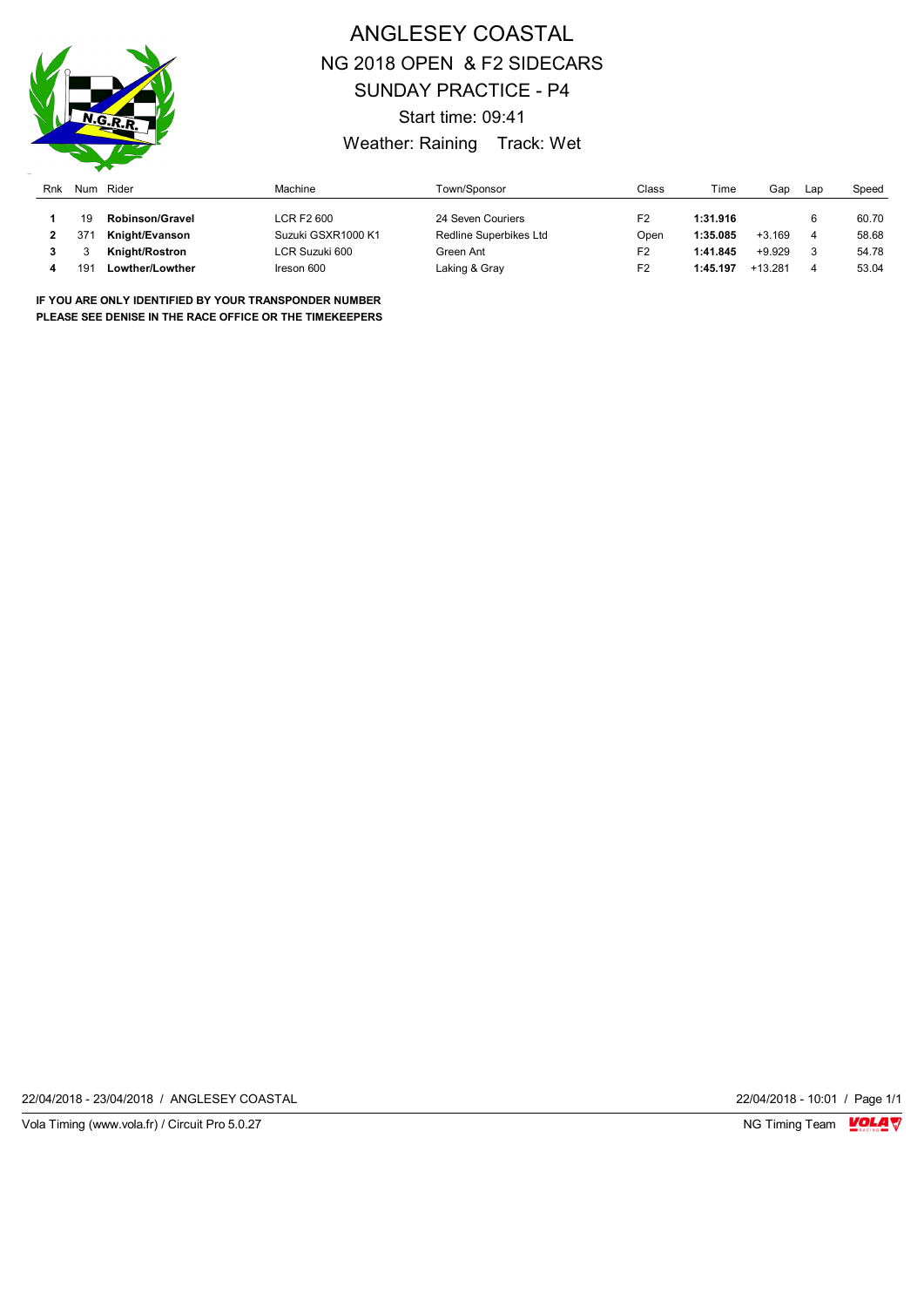

# ANGLESEY COASTAL NG 2018 OPEN & F2 SIDECARS SUNDAY PRACTICE - P4 LAP TIMES

| Knight/Evanson |          |  |  |  |
|----------------|----------|--|--|--|
| <b>START</b>   |          |  |  |  |
| 1              |          |  |  |  |
| 2              | 1:41.535 |  |  |  |
| 3              | 1:35.085 |  |  |  |
|                | 1:35.867 |  |  |  |

| Knight/Rostron |              |  |  |
|----------------|--------------|--|--|
|                | <b>START</b> |  |  |
| 1              |              |  |  |
| 2              | 1:45.075     |  |  |
| 3              | 1:41.845     |  |  |

| Lowther/Lowther |              |  |  |
|-----------------|--------------|--|--|
|                 | <b>START</b> |  |  |
| 1               |              |  |  |
| 2               | 1:47.466     |  |  |
| 3               | 1:45.966     |  |  |
|                 | 1:45.197     |  |  |

| Robinson/Gravel |              |  |
|-----------------|--------------|--|
|                 | <b>START</b> |  |
| 1               |              |  |
| 2               | 1:37.520     |  |
| 3               | 1:34.074     |  |
| 4               | 1:32.206     |  |
| 5               | 1:31.916     |  |
| 6               | 1:31.951     |  |

22/04/2018 - 23/04/2018 / ANGLESEY COASTAL 22/04/2018 - 10:01 / Page 1/1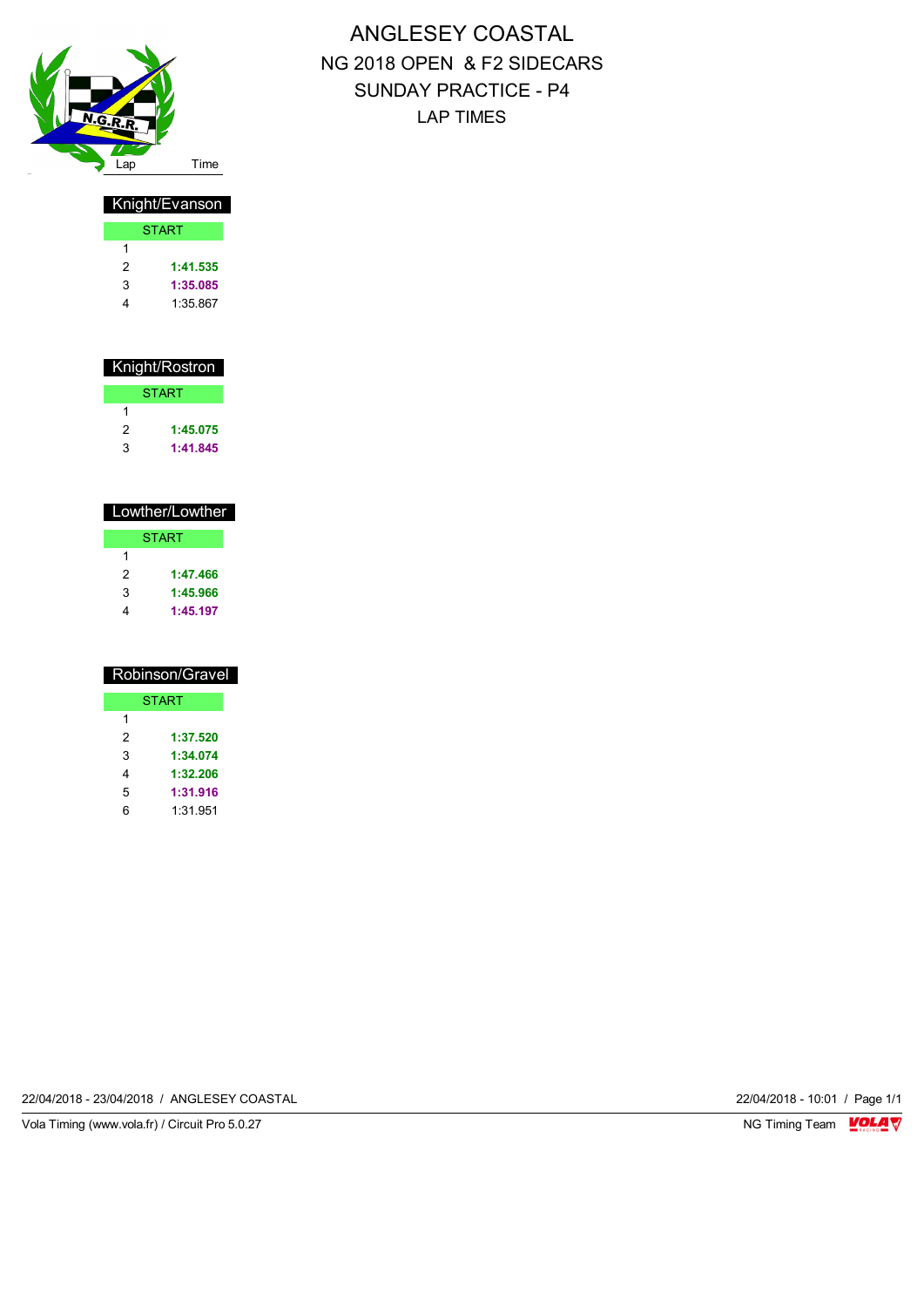

## ANGLESEY COASTAL NG 2018 OPEN & F2 SIDECARS RACE 7 ROUND 3 & 4 - RACE 2 Start time: 12:12 Distance: 9.30 miles Weather: Cloudy Track: Drying

| Rnk          | Num | Rider                                   | Machine                  | Class          | Town/Sponsor                  | Laps | Time     | Gap       | Speed | B.Lap          | Average |
|--------------|-----|-----------------------------------------|--------------------------|----------------|-------------------------------|------|----------|-----------|-------|----------------|---------|
|              | 371 | Knight/Evanson                          | Suzuki GSXR1000 K1       | Open           | <b>Redline Superbikes Ltd</b> | 6    | 7:47.975 |           | 72.75 | 1:16.692       | 71.54   |
| $\mathbf{2}$ | 75  | Shipley/Haynes                          | LCR Suzuki 600           | F <sub>2</sub> | Team Shipley Racing           | 6    | 7:58.216 | $+10.241$ | 71.71 | 1:17.806       | 70.01   |
| 3            | 19  | Robinson/Gravel                         | <b>LCR F2 600</b>        | F <sub>2</sub> | 24 Seven Couriers             | 6    | 7:58.970 | $+10.995$ | 70.87 | 1:18.726       | 69.89   |
| 4            |     | Gibson/Gibson                           | Shelbourne Suzuki        | F <sub>2</sub> | <b>GDM</b> logistics          | 6    | 8:07.602 | $+19.627$ | 70.38 | 1:19.274       | 68.66   |
| 5            | 3   | <b>Knight/Rostron</b>                   | LCR Suzuki 600           | F <sub>2</sub> | Green Ant                     | 6    | 8:08.031 | $+20.056$ | 69.71 | 1:20.042       | 68.60   |
| 6            | 41  | <b>Thornton/McBride</b>                 | LCR Suzuki 600           | F <sub>2</sub> | Liverpool                     | 6    | 8:08.469 | $+20.494$ |       | 70.23 1:19.446 | 68.54   |
|              | 55  | <b>Russell/Parker</b>                   | LCR 600                  | F <sub>2</sub> | True Heroes Racing            | 6    | 8:09.353 | $+21.378$ | 71.38 | 1:18.164       | 68.41   |
| 8            | 37  | Morphet/Halliburton                     | LCR Suzuki 600           | F <sub>2</sub> | "Widnes, Cheshire"            | 6    | 8:12.885 | $+24.910$ | 70.10 | 1:19.592       | 67.92   |
| 9            | 38  | Tansley/O'connor                        | <b>Triumph MR Equipe</b> | F <sub>2</sub> | Proshift.com                  | 6    | 8:17.196 | $+29.221$ | 68.88 | 1:21.005       | 67.33   |
| 10           | 175 | Shipley/Willey                          | Ireson Yamaha 1000       | Open           | Hard work                     | 6    | 8:45.572 | $+57.597$ | 65.08 | 1:25.729       | 63.70   |
|              |     | Best lap: 371 Knight/Evanson - 1:16.692 |                          |                |                               |      |          |           |       |                |         |

#### DNFs

191 **Lowther/Lowther Ineson 600** F2 Laking & Gray **F10 Land Account Account F10 Laps** 

**92.5% of the winners average race speed - 71.54 mph**

22/04/2018 - 23/04/2018 / ANGLESEY COASTAL 22/04/2018 - 12:23 / Page 1/1

Vola Timing (www.vola.fr) / Circuit Pro 5.0.27 **NG Timing Team MOLA View Area** NG Timing Team MOLA View Area NG Timing Team MOLA View Area NG Timing Team MOLA View Area NG Timing Team MOLA View Area NG Timing Team MOLA Vie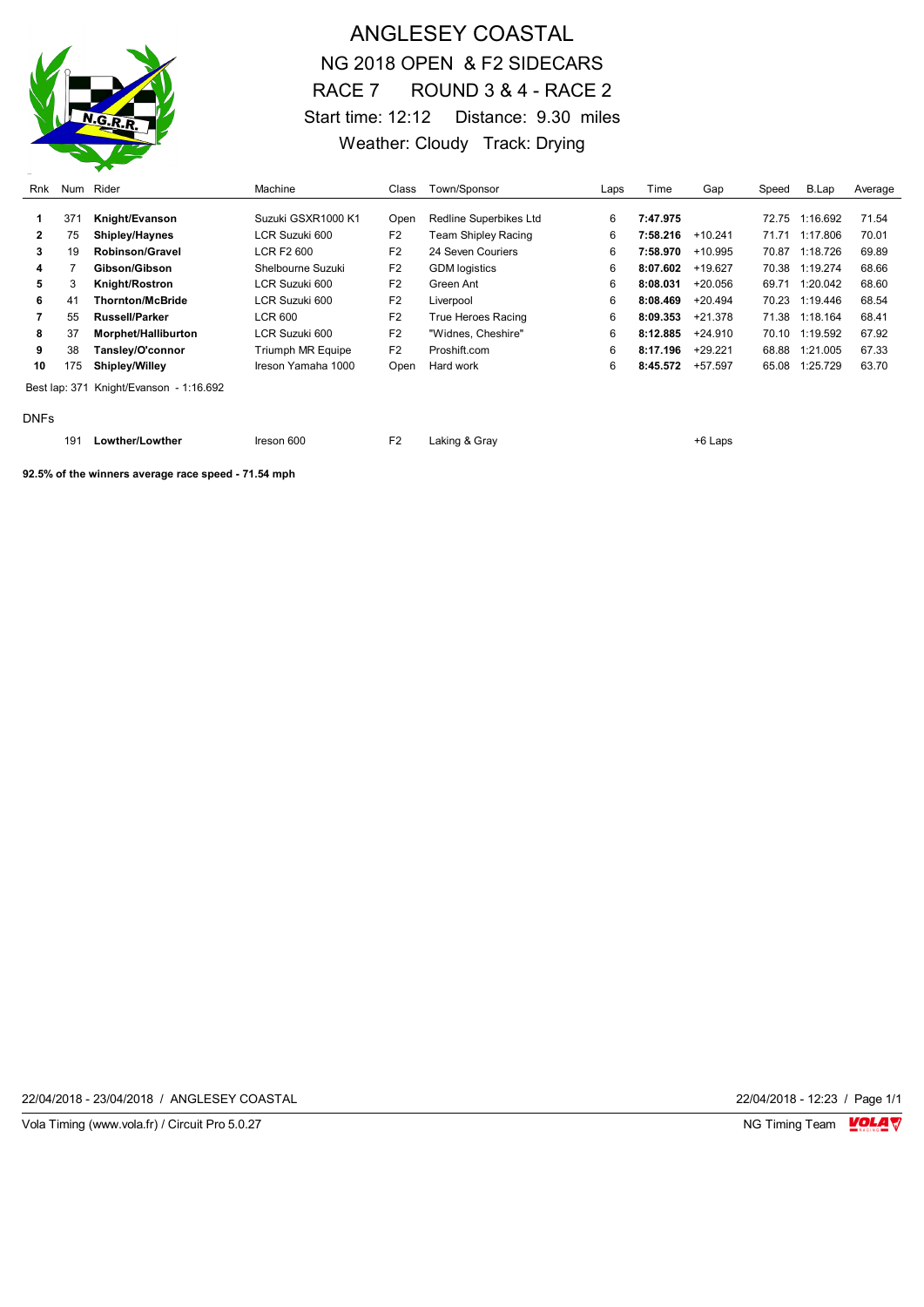

# Gibson/Gibson

|   | <b>START</b> |
|---|--------------|
| 1 |              |
| 2 | 1:21.215     |
| 3 | 1:20.110     |
| 4 | 1:19.274     |
| 5 | 1.19 771     |
| 6 | 1:20.097     |

| Knight/Evanson |              |  |  |
|----------------|--------------|--|--|
|                | <b>START</b> |  |  |
| 1              |              |  |  |
| 2              | 1:16.917     |  |  |
| 3              | 1:16.692     |  |  |
| 4              | 1:16.855     |  |  |
| 5              | 1:17.343     |  |  |
| 6              | 1.17 249     |  |  |

| Knight/Rostron |  |
|----------------|--|
|                |  |
|                |  |
|                |  |

|   | <b>START</b> |
|---|--------------|
| 1 |              |
| 2 | 1:20.421     |
| 3 | 1:20.205     |
| 4 | 1:20.167     |
| 5 | 1:20.832     |
| հ | 1:20.042     |

|   | Lowther/Lowther     |  |
|---|---------------------|--|
|   | <b>START</b>        |  |
| 1 |                     |  |
|   |                     |  |
|   | Morphet/Halliburton |  |
|   | <b>START</b>        |  |
| 1 |                     |  |
| 2 | 1:21.060            |  |

## ANGLESEY COASTAL NG 2018 OPEN & F2 SIDECARS RACE 7 ROUND 3 & 4 - RACE 2 LAP TIMES

| Lap | Time     |
|-----|----------|
| 3   | 1:21.933 |
| 4   | 1:20.263 |
| 5   | 1:19.748 |
| հ   | 1:19.592 |

| Lap | Time     |
|-----|----------|
| 1   |          |
|     |          |
| 2   | 1:25.729 |
| 3   | 1.25 991 |
| 4   | 1:25.979 |
| 5   | 1:26.790 |
| 6   | 1:27.367 |

#### Robinson/Gravel

**START** 

 **1:18.726** 1:18.941 1:19.288 1:20.021 1:19.525

#### Tansley/O'connor

Thornton/McBride

START

 **1:21.269 1:19.955 1:19.446** 1:20.294 1:19.742

|   | <b>START</b> |
|---|--------------|
| 1 |              |
| 2 | 1:21.910     |
| 3 | 1:21.079     |
|   | 1:22.333     |
| 5 | 1:21.005     |
|   | 1:22.486     |

#### Russell/Parker

| <b>START</b> |
|--------------|
|              |
| 1:21.586     |
| 1:21.167     |
| 1:20.659     |
| 1:18.638     |
| 1:18.164     |
|              |

## Shipley/Haynes

|   | START    |
|---|----------|
| 1 |          |
| 2 | 1:19.393 |
| 3 | 1:18.723 |
| 4 | 1:18.078 |
| 5 | 1:17.806 |
| հ | 1.18.358 |
|   |          |

| Shipley/Will <u>e</u> y |
|-------------------------|
|                         |
| START                   |

22/04/2018 - 23/04/2018 / ANGLESEY COASTAL 22/04/2018 - 12:24 / Page 1/1

Vola Timing (www.vola.fr) / Circuit Pro 5.0.27 NG Timing Team NG Timing Team NG Timing Team NG Timing Team NG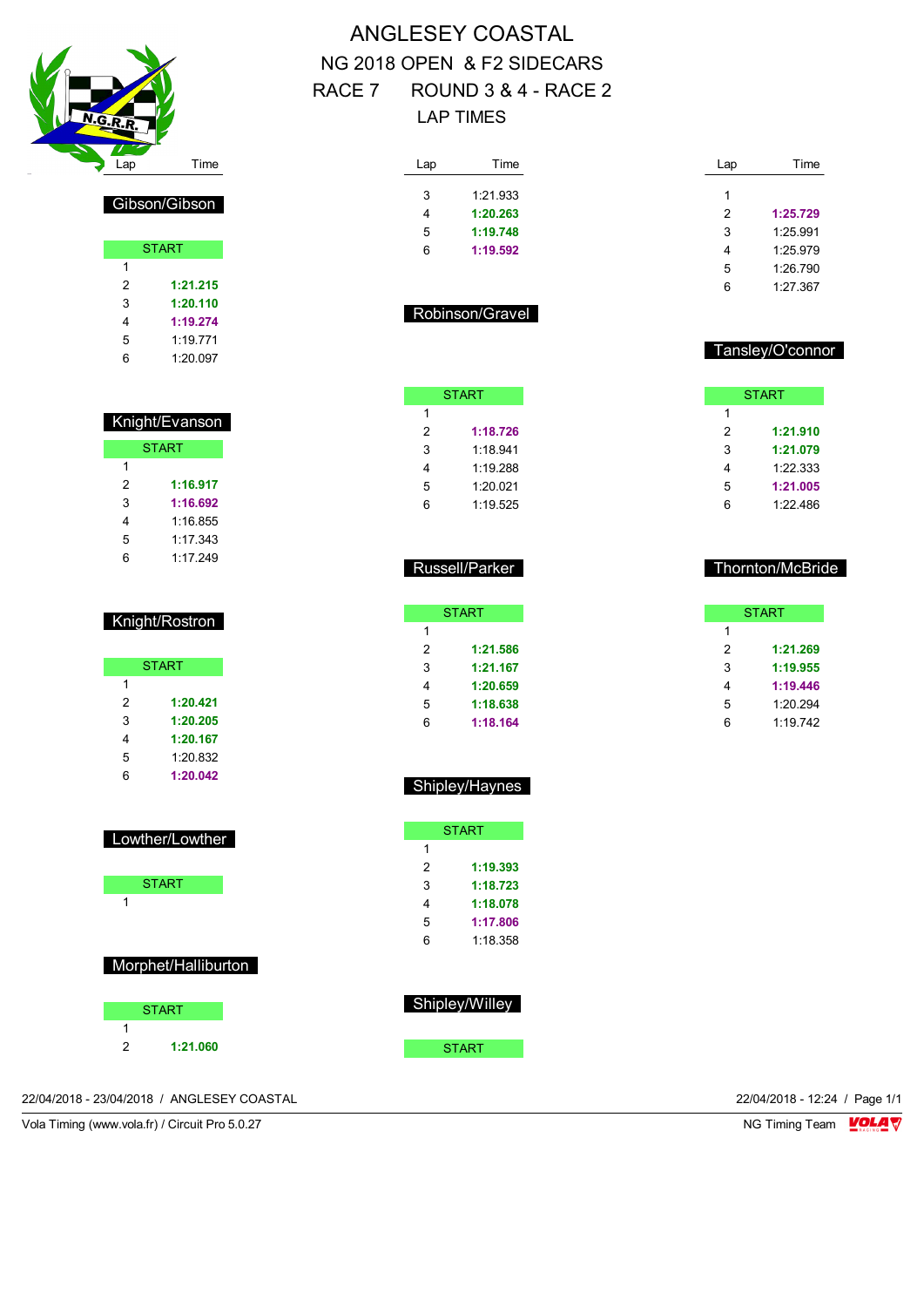

## ANGLESEY COASTAL NG 2018 OPEN & F2 SIDECARS RACE 7 ROUND 3 & 4 - RACE 2 LAP CHART

|                  | 1.  | 2.  | 3. | 4. | 5. | 6. | 7. | 8. | 9. | 10. | 11. |
|------------------|-----|-----|----|----|----|----|----|----|----|-----|-----|
| Start            |     |     |    |    |    |    |    |    |    |     |     |
| Lap 1            | 19  | 371 | 75 | 3  | 7  | 41 | 38 | 55 | 37 | 175 | 191 |
| Lap <sub>2</sub> | 371 | 19  | 75 | 3  | 7  | 41 | 38 | 55 | 37 | 175 |     |
| Lap <sub>3</sub> | 371 | 19  | 75 | 3  | 7  | 41 | 38 | 55 | 37 | 175 |     |
| Lap <sub>4</sub> | 371 | 19  | 75 | 3  | 7  | 41 | 55 | 37 | 38 | 175 |     |
| Lap <sub>5</sub> | 371 | 19  | 75 | 7  | 3  | 41 | 55 | 37 | 38 | 175 |     |
| Lap6             | 371 | 75  | 19 | 7  | 3  | 41 | 55 | 37 | 38 | 175 |     |

22/04/2018 - 23/04/2018 / ANGLESEY COASTAL 22/04/2018 - 12:24 / Page 1/1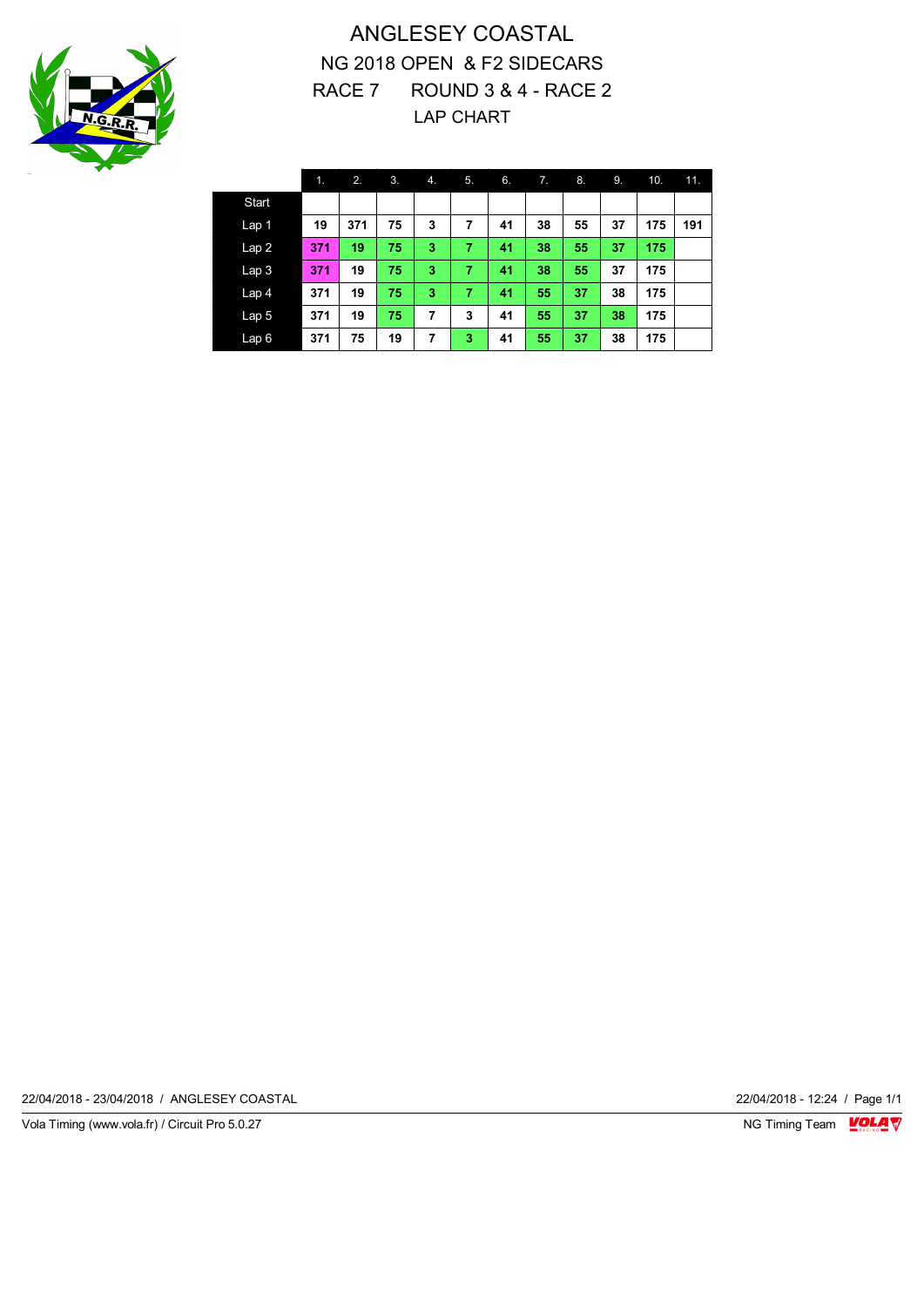

# ANGLESEY COASTAL NG 2018 OPEN & F2 SIDECARS RACE 17 ROUND 3 & 4 - RACE 3 STARTING GRID

7 Laps = 10.850 Km

| - Pole -         |     |     |     |                     |
|------------------|-----|-----|-----|---------------------|
| Knight/Evanson   | 371 |     | 75  | Shipley/Haynes      |
| Robinson/Gravel  | 19  | - 2 | 7   | Gibson/Gibson       |
| Knight/Rostron   | 3   |     | 41  | Thornton/McBride    |
| Russell/Parker   | 55  | - 4 | 37  | Morphet/Halliburton |
| Tansley/O'connor | 38  | - 5 | 175 | Shipley/Willey      |
| Lowther/Lowther  | 191 |     |     |                     |

22/04/2018 - 23/04/2018 / ANGLESEY COASTAL 22/04/2018 - 12:25 / Page 1/1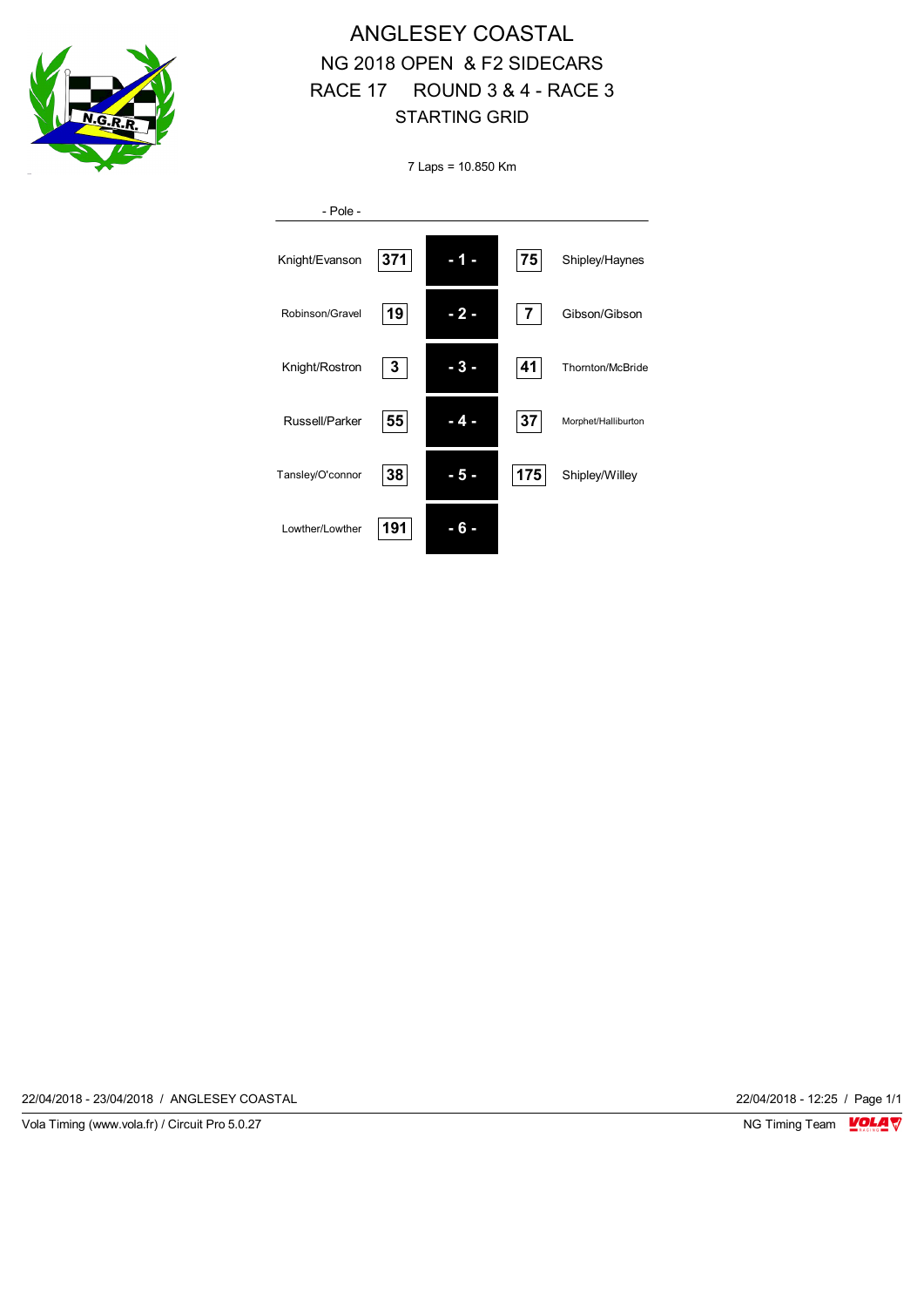

## ANGLESEY COASTAL NG 2018 OPEN & F2 SIDECARS RACE 17 ROUND 3 & 4 - RACE 3 Start time: 15:20 Distance: 10.85 miles Weather: Sunny Track: Dry

| Rnk         |          | Num Rider                                              | Machine                          | Class                            | Town/Sponsor                    | Laps | Time                 | Gap                  | Speed          | B.Lap                | Average        |
|-------------|----------|--------------------------------------------------------|----------------------------------|----------------------------------|---------------------------------|------|----------------------|----------------------|----------------|----------------------|----------------|
|             | 75       | <b>Shipley/Haynes</b>                                  | LCR Suzuki 600                   | F <sub>2</sub>                   | Team Shipley Racing             |      | 9:12.112             |                      | 71.93          | 1:17.571             | 70.74          |
| 2<br>3      | 55<br>41 | <b>Russell/Parker</b><br><b>Thornton/McBride</b>       | <b>LCR 600</b><br>LCR Suzuki 600 | F <sub>2</sub><br>F <sub>2</sub> | True Heroes Racing<br>Liverpool |      | 9:15.948<br>9:19.024 | $+3.836$<br>$+6.912$ | 71.63<br>70.83 | 1:17.900<br>1:18.770 | 70.25<br>69.87 |
| 4           | 37       | Morphet/Halliburton                                    | LCR Suzuki 600                   | F <sub>2</sub>                   | "Widnes, Cheshire"              |      | 9:21.155             | $+9.043$             | 70.96          | 1:18.633             | 69.60          |
| 5           | 175      | <b>Shipley/Willey</b>                                  | Ireson Yamaha 1000               | Open                             | Hard work                       |      | $10:05.175 + 53.063$ |                      |                | 65.82 1:24.768       | 64.54          |
|             |          | Best lap: 75 Shipley/Haynes - 1:17.571                 |                                  |                                  |                                 |      |                      |                      |                |                      |                |
| <b>DNFs</b> |          |                                                        |                                  |                                  |                                 |      |                      |                      |                |                      |                |
|             | 19       | <b>Robinson/Gravel</b>                                 | <b>LCR F2 600</b>                | F <sub>2</sub>                   | 24 Seven Couriers               |      |                      | +7 Laps              | 72.54          | 1:16.914             |                |
|             |          | Open - 92.5% of winners average race speed - 59.70 mph |                                  |                                  |                                 |      |                      |                      |                |                      |                |

**F2 - 92.5% of winners average race speed - 65.43 mph**

22/04/2018 - 23/04/2018 / ANGLESEY COASTAL 22/04/2018 - 15:34 / Page 1/1

Vola Timing (www.vola.fr) / Circuit Pro 5.0.27 **NG Timing Team Monet Account Property**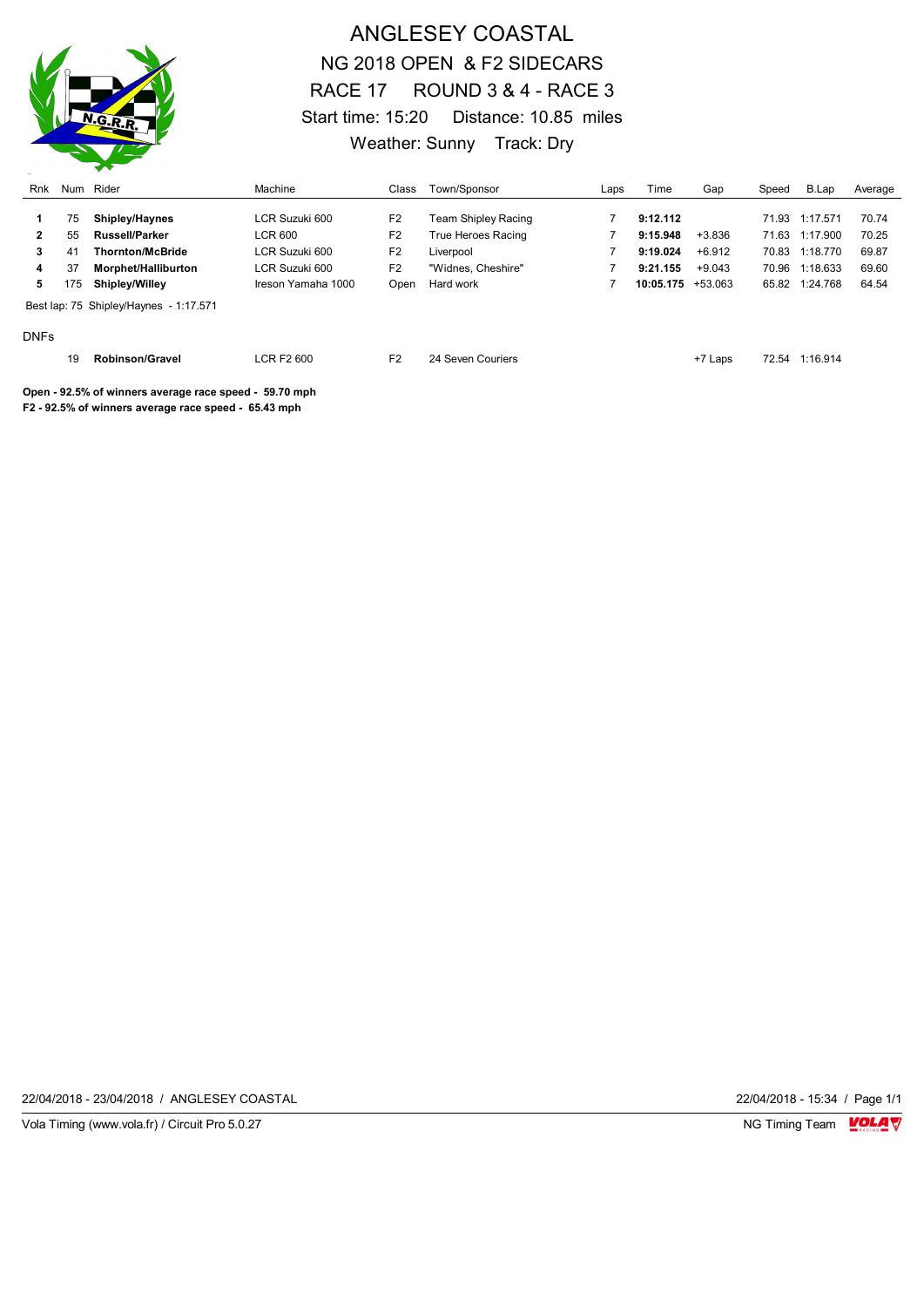

# ANGLESEY COASTAL NG 2018 OPEN & F2 SIDECARS RACE 17 ROUND 3 & 4 - RACE 3 LAP TIMES

| Lap | Time         |
|-----|--------------|
|     |              |
|     | <b>START</b> |
| 1   |              |
| 2   | 1:25.107     |
| 3   | 1:25.280     |
| 4   | 1:24.768     |
| 5   | 1.25173      |
| 6   | 1.26415      |
| 7   | 1.27899      |
|     |              |

## Thornton/McBride

|   | <b>START</b> |
|---|--------------|
| 1 |              |
| 2 | 1:18.770     |
| 3 | 1.19897      |
| 4 | 1.19.538     |
| 5 | 1:19.157     |
| 6 | 1.19290      |
| 7 | 1:19 252     |
|   |              |

## Morphet/Halliburton

|   | <b>START</b> |
|---|--------------|
| 1 |              |
| 2 | 1:18.633     |
| 3 | 1.19891      |
| 4 | 1.19.304     |
| 5 | 1:18 988     |
| 6 | 1.19 763     |
| 7 | 1.19643      |

| Robinson/Gravel |
|-----------------|
|-----------------|

## Russell/Parker

| <b>START</b> |          |  |  |  |
|--------------|----------|--|--|--|
| 1            |          |  |  |  |
| 2            | 1:18.023 |  |  |  |
| 3            | 1.19642  |  |  |  |
| 4            | 1:18.759 |  |  |  |
| 5            | 1:17.900 |  |  |  |
| 6            | 1:18.445 |  |  |  |
|              | 1:18.561 |  |  |  |

| <b>Shipley/Haynes</b> |          |  |  |  |  |  |
|-----------------------|----------|--|--|--|--|--|
| <b>START</b>          |          |  |  |  |  |  |
| 1                     |          |  |  |  |  |  |
| 2                     | 1:17.571 |  |  |  |  |  |
| 3                     | 1.17 801 |  |  |  |  |  |
| 4                     | 1 18 251 |  |  |  |  |  |
| 5                     | 1.17 863 |  |  |  |  |  |
| 6                     | 1:19 364 |  |  |  |  |  |
| 7                     | 1:18.933 |  |  |  |  |  |

Shipley/Willey

22/04/2018 - 23/04/2018 / ANGLESEY COASTAL 22/04/2018 - 15:34 / Page 1/1

Vola Timing (www.vola.fr) / Circuit Pro 5.0.27 NG Timing Team VOLA V